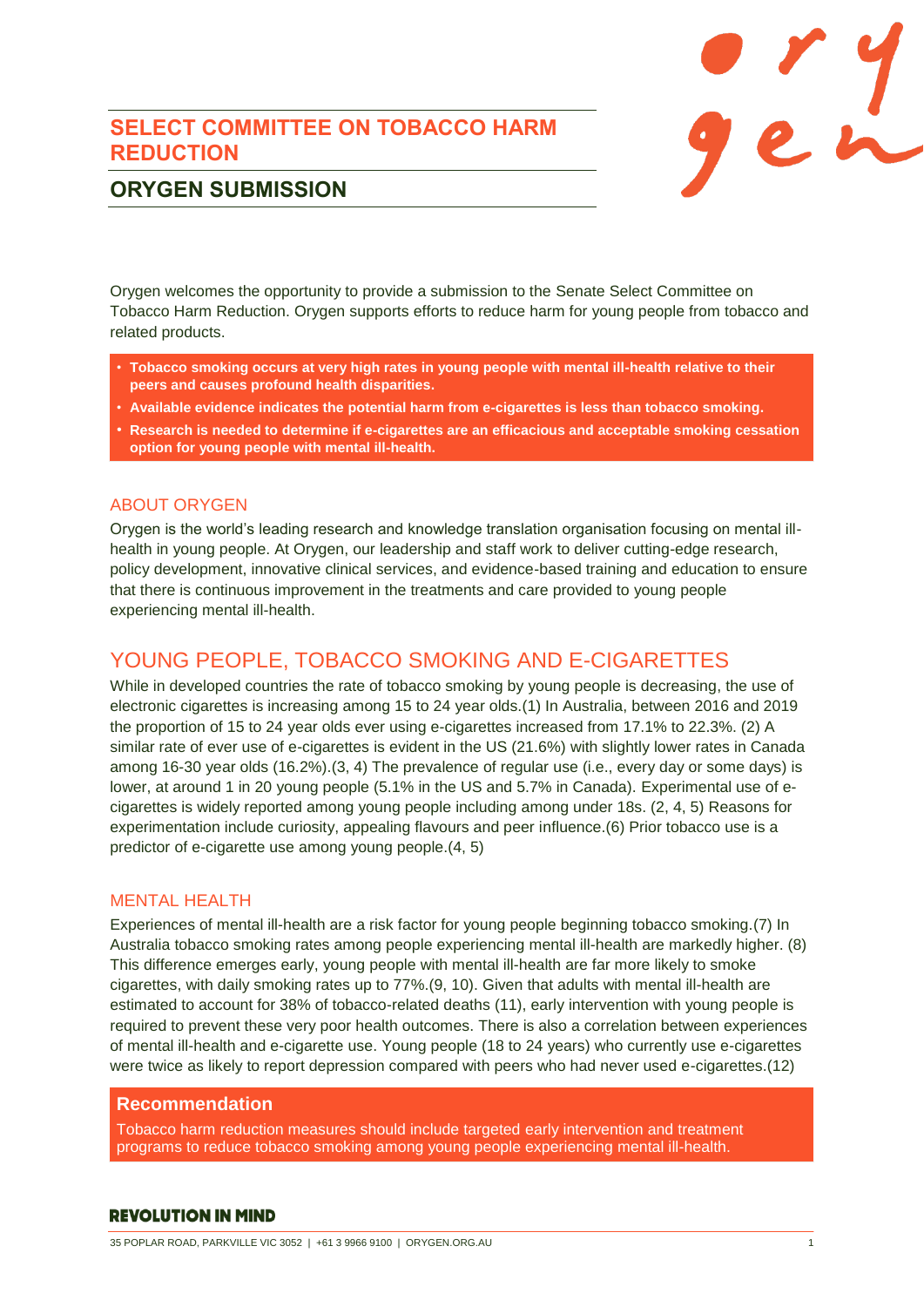## SUPPORTING CESSATION

E-cigarettes are increasingly being used to support a reduction or cessation in smoking including among people aged under 30 years. (3, 4) In the US there is wide awareness among young people that e-cigarettes are used for this purpose.(13) In Australia, young people (15-24 years) also cite smoking reduction or cessation and harm reduction as reasons for using e-cigarettes (see [Table 1\)](#page-1-0). Parental approval of the use of e-cigarettes for smoking cessation has been reported by young people in the US.(13)

Despite these promising indications, there is insufficient evidence about the efficacy of e-cigarettes to support smoking cessation or reduction in young people, including those with mental ill-health.

| Reason*                                                       | <b>Proportion of young people</b><br>15 to 24 years |
|---------------------------------------------------------------|-----------------------------------------------------|
| To help me quit smoking                                       | 12.5%                                               |
| To try to cut down on the number of cigarettes I smoke/smoked | 11.1%                                               |
| To try to stop me going back to smoking regular cigarettes    | 8.9%                                                |
| I think they are less harmful than regular cigarettes         | 20.4%                                               |
| They are cheaper than regular cigarettes                      | 10.6%                                               |
| I think they taste better than regular cigarettes             | 21.2%                                               |
| They seem more acceptable than regular cigarettes             | 9.5%                                                |
| Out of curiosity                                              | 72.3%                                               |
| <b>Other</b>                                                  | 10.8%                                               |

#### <span id="page-1-0"></span>**TABLE 1 REASONS FOR USING E-CIGARETTES**

Source: Australian Institute of Health and Welfare (2)

\* People could select more than one response.

#### **PERCEPTION OF HARM**

Young people have more positive perceptions of e-cigarettes compared with tobacco smoking.(14) One-in-four Australian young people report they think e-cigarettes are less harmful than smoking tobacco.(2) Young people in the US also perceive e-cigarettes as less harmful, but there are mixed views on the addiction risk of e-cigarettes.(13-15) Policy arguments for e-cigarettes argue that the harm reduction benefits of non-combustible tobacco, while still presenting a risk of nicotine addiction and potentially other risks, make it an important smoking cessation option.(16)

### **RISK OF BEING A "GATEWAY" TO SMOKING**

While e-cigarette use is higher among young people who smoke tobacco, there is little evidence that e-cigarette use leads causally to tobacco smoking.(17) A longitudinal study of initiation of tobacco products among adolescents (12 to 17 years) found a pathway from tobacco smoking to a combination of e-cigarettes and combustible tobacco use was evident. The reverse was less common.(18) Moreover, even in cases where e-cigarette use occurs before tobacco smoking, there is little evidence that tobacco smoking was caused by the earlier e-cigarette use.

## **Recommendation**

On available evidence, tobacco harm reduction measures should include the option of e-cigarettes. Research is urgently needed to understand how acceptable and effective e-cigarettes are as a smoking cessation approach among young people with mental ill-health.